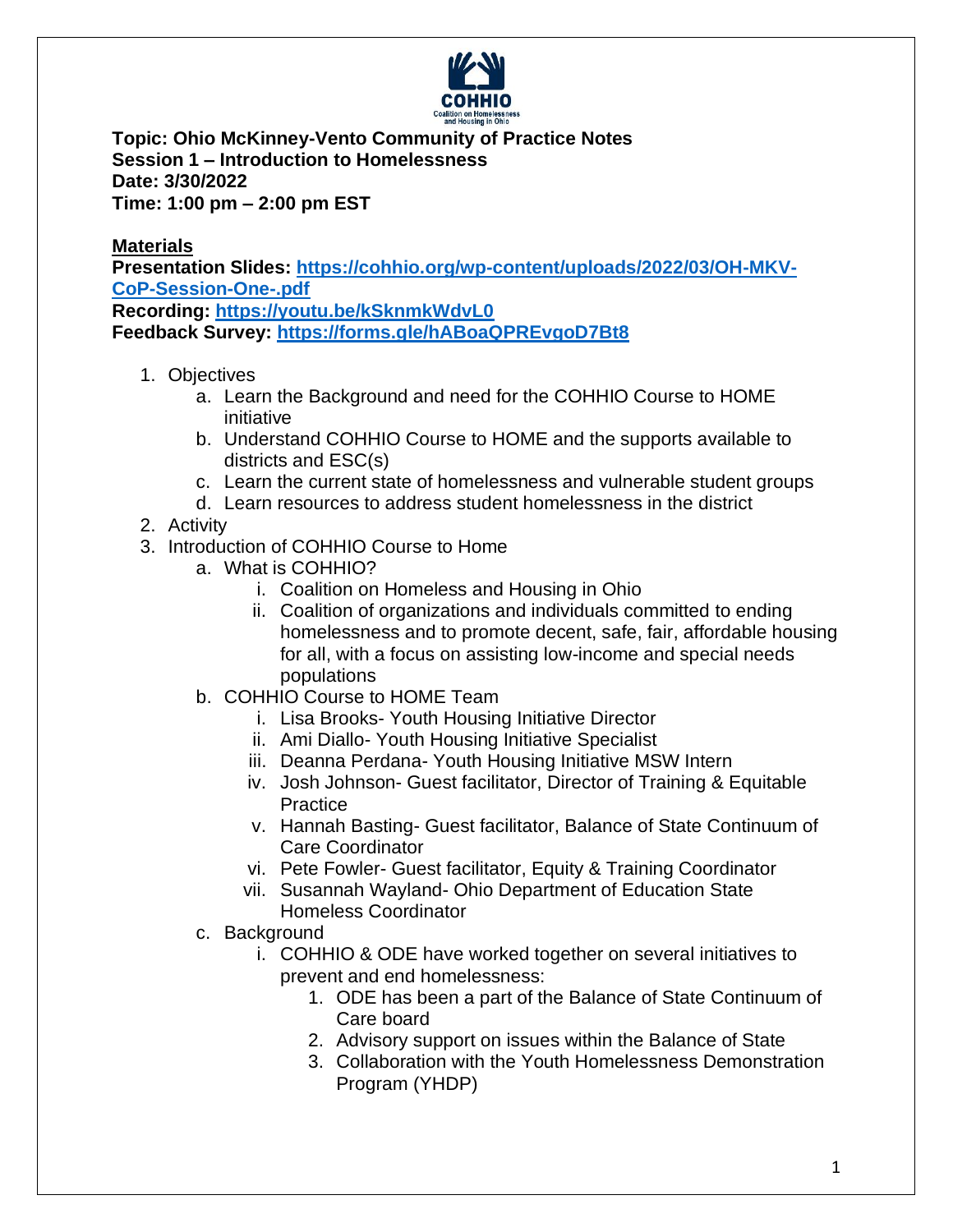

- 4. Creation of an online portal to help youth and families understand resources that are available to them
- ii. A key takeaway from the development of the YHDP in southeastern Ohio was an idea and vision for being able to better support the McKinney-Vento liaisons in Ohio school districts
- iii. The American Rescue Plan has given Ohio various opportunities and sources of funding to better assist youth experiencing homelessness. ODE and COHHIO saw this as an opportunity to add capacity and support for school districts
- d. Purpose
	- i. Empower Ohio districts in meeting the specific and urgent needs of student experiencing homelessness
	- ii. Provide professional development and resources in meeting the needs of vulnerable historically underserved students experiencing homelessness:
		- 1. Rural children and youth
		- 2. Students of color
		- 3. Children and youth with disabilities
		- 4. English learners
		- 5. LGBTQ+ youth
		- 6. Students in foster care
		- 7. Justice-involved youth
		- 8. Pregnant, parenting, or caregiving students
- e. Resources
	- i. Training- provide opportunities to interact and learn new content and direct training to help districts better their work
	- ii. System Coordination- Our goal is to help districts build bridges and make community connections that will benefit their work in preventing and ending homelessness for the students and families in their schools
	- iii. Community of Practice- creating a learning environment to support your peer and shared experiences
	- iv. Practice Guidance- COHHIO will use the CoP listserv to provide additional content and resources to help districts further their work, such as toolkits, practice guidance, checklists, awareness materials, etc.
	- v. Technical Assistance- Your district can reach out to us directly for guidance on challenges
- f. Defining Community of Practice
	- i. Groups of people who share a concern or passion for something they do and learn how to do it better as they interact regularly
	- ii. The motivation for this community of practice is a group of people coming together driven by a shared learning need: student homelessness with an emphasis on vulnerable populations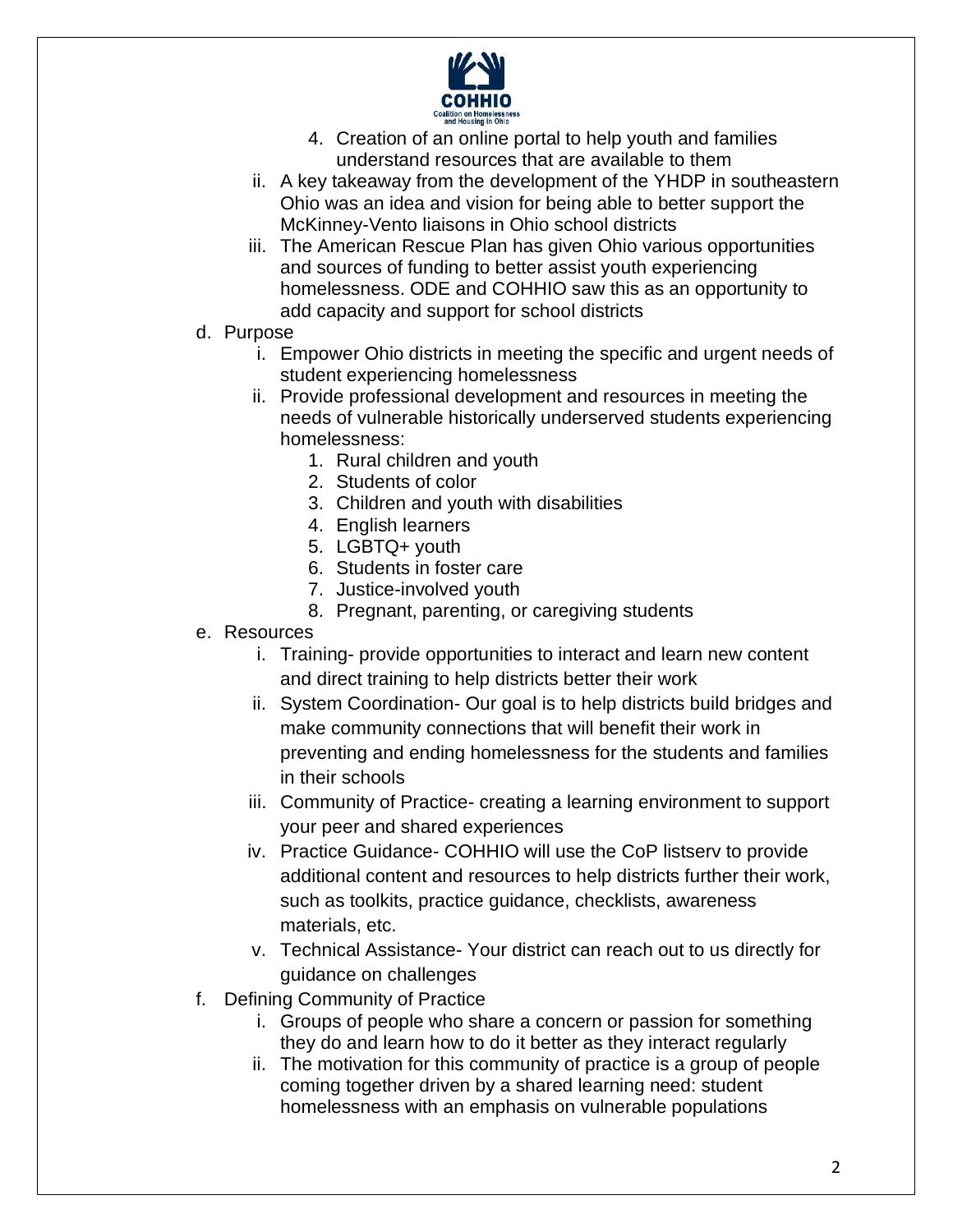

- iii. By engaging each other, over time, in collective learning, we develop a bond that fuels the production of resources to influence our own practices
- g. Agreements
	- i. Check-in & check-out
	- ii. Listen for understanding
	- iii. Expect and accept non-resolution
	- iv. Practice "both/and" thinking
	- v. Be aware of intent and impact
	- vi. Make space, take space
	- vii. Safe terms:
		- 1. ELMO
		- 2. Ouch
- h. Principles
	- i. Every district has unique needs and experiences, but regardless of our location we have some shared experiences. This is a space to learn from our shared and differing experiences. Lean into shared experiencing and challenges.
	- ii. We want to include our students and their innovative strategies and ideas into our approach to this work.
	- iii. We strive to thread equity into all the work we do.
	- iv. Instead of getting stuck on challenges, we want to use this space to focus on innovative problem solving.
	- v. We promote peer support and shared learning opportunities.
	- vi. We explore, develop, and integrate best practices at the core of our approaches.
	- vii. COHHIO is here to support and facilitate this space for the participants. YOU own this space.
	- viii. Any other principles that are important to your district to uphold in this space?
- i. Technical Assistance
	- i. The process of providing guidance, tools, resources, and consultation to assist districts in achieving goals
	- ii. Email us at [homelesseducation@cohhio.org](mailto:homelesseducation@cohhio.org)
	- iii. Call us at (614)280-1984 ext. 143
	- iv. Find addition resources at [www.cohhio.org/youth](http://www.cohhio.org/youth)
- 4. Overview of Homelessness
	- a. Defining Homelessness
		- i. McKinney-Vento law says that homelessness includes individuals who do not have a fixed, regular, and adequate home because they have lost their own home
		- ii. This includes individuals who:
			- 1. Lost their home due to financial hardships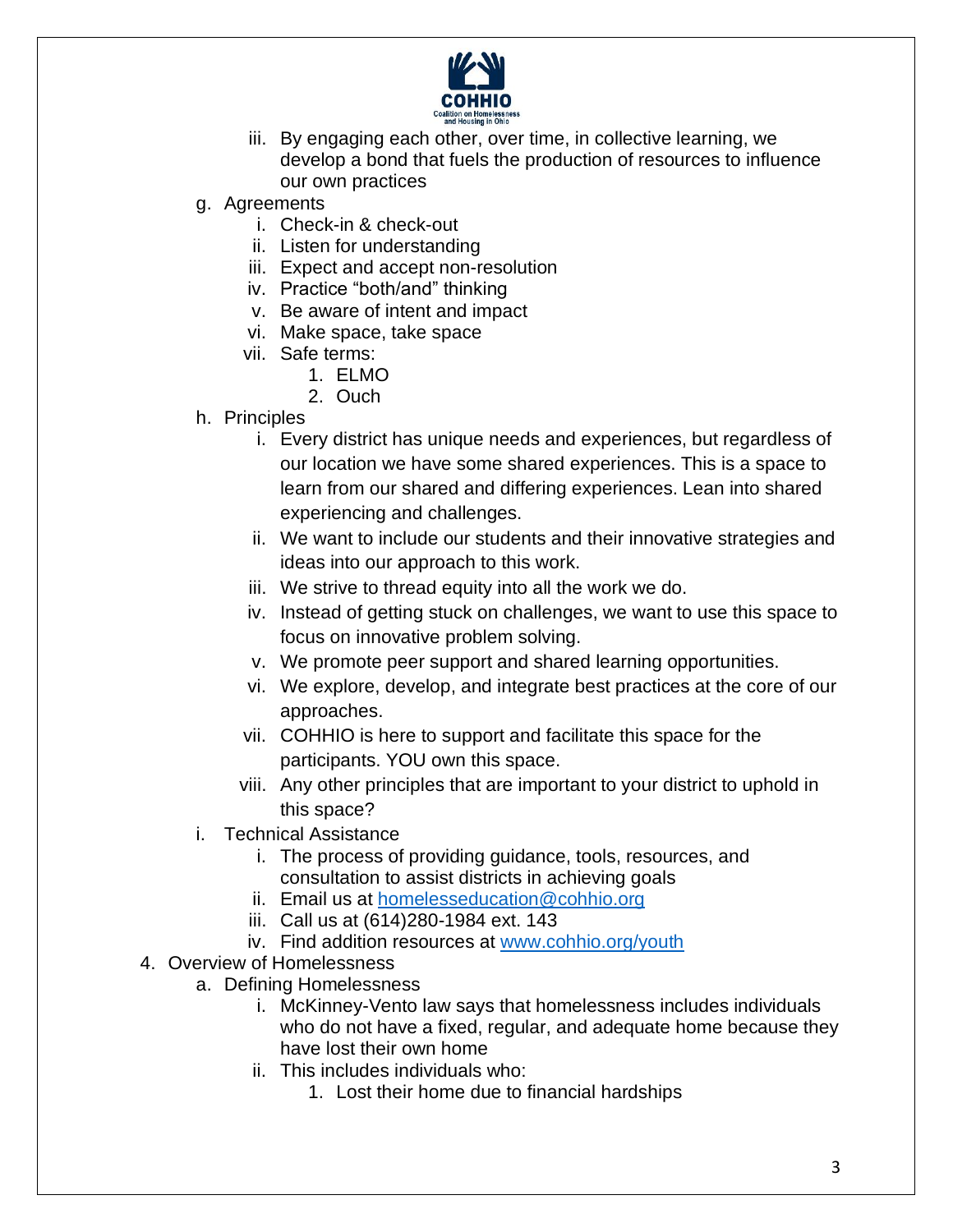

- 2. Are sharing the housing of others
- 3. Are living in hotels, motels, campgrounds, or trailer parks that are not viewed as year-round homes due to lack of heat or running water
- 4. Are living in emergency shelters or who have been abandoned in hospitals
- 5. Are living in cars, parks, or other public spaces
- b. History
	- i. The GI Bill, or the Serviceman's Readjustment Act, following WW2 is considered one of the biggest economic transfers of power to white people in the history of the US
		- 1. Nearly 8 million WW2 veterans received education and training
		- 2. 4.3 million home loans (worth \$33 billion) were distributed
		- 3. The distribution of these resources was deeply affected by racism
	- ii. The GI Bill has had a huge impact on how household wealth has developed over the following decades
	- iii. Urban renewal initiatives, also known as "negro removal", provided money for cities across the country to "revitalize neighborhoods" by clearing out slums
		- 1. 1949 Housing Act
		- 2. 1959 Highway Act
		- 3. These initiatives targeted neighborhoods lived in primarily by black and brown individuals and families
		- 4. Up to 2/3s of affordable housing units were cleared away 5. 90% of housing was never replaced
	- iv. The Great Migration- black and brown folks were being funneled from the south to northern and western cities in newly created housing projects where they were isolated and marginalized
	- v. The war on drugs lead to the disproportionate mass incarceration of black and brown people
	- vi. During the 80s and 90s, federal budget cuts lead to the standstill of the creation of additional public housing
	- vii. Between 2005 and 2009, household median net worth fell drastically. Black households saw a decrease that was twice as large as that of white households
- c. Current Data
	- i. In 2020, there were 10,655 experiencing homelessness in Ohio
		- 1. 7,636 individuals
		- 2. 3,019 people in families with children
		- 3. 736 unaccompanied homeless youth
		- 4. 730 veterans
		- 5. 700 chronically homeless individuals